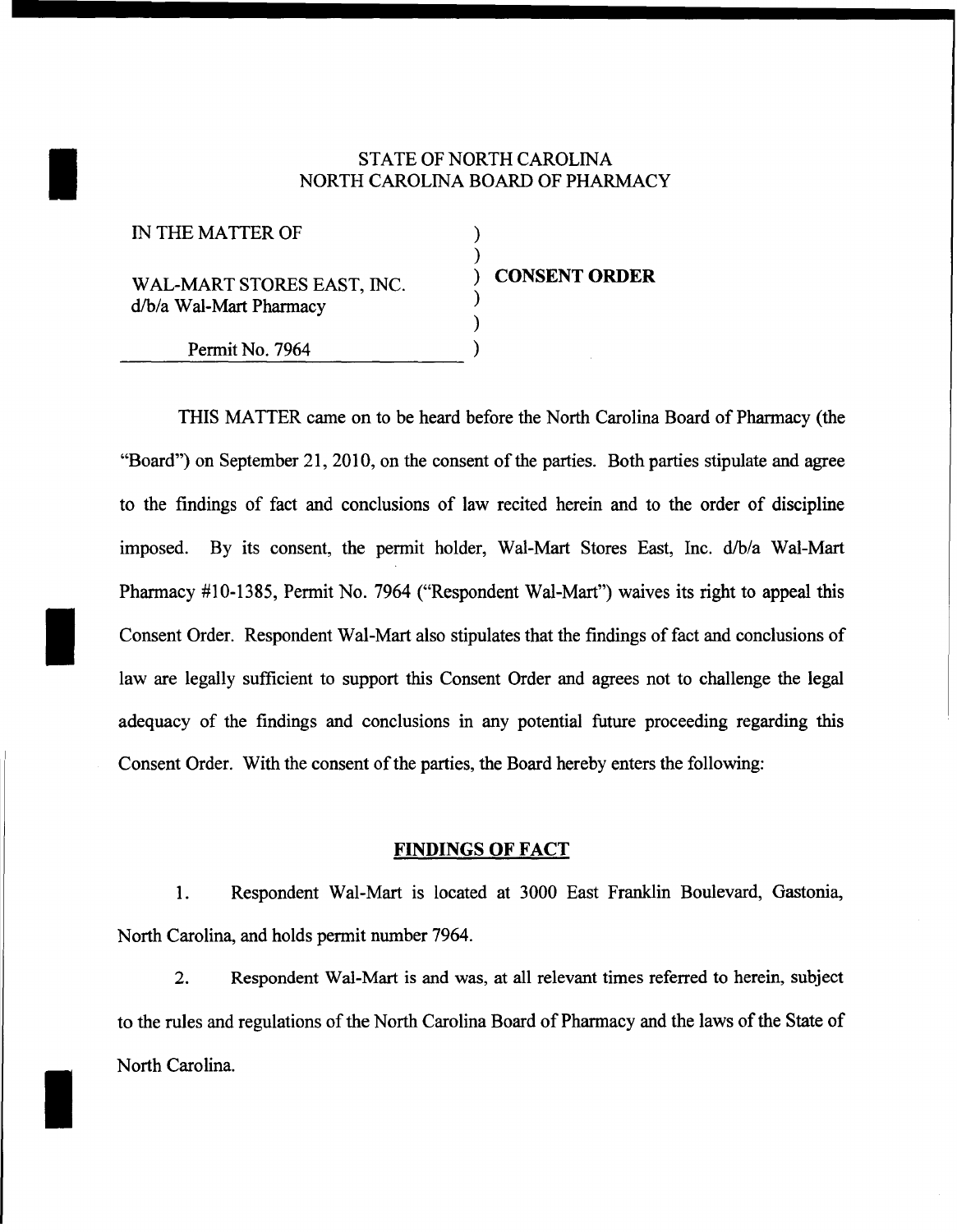3. On or about March 19, 2008, Respondent Wal-Mart accepted a Consent Order to resolve disciplinary charges against it. That Consent Order was approved by the Board and is incorporated herein by reference.

I

I

I

4. By the terms of the Consent Order, Respondent Wal-Mart's North Carolina pharmacy permit was suspended for one (1) day. That suspension was stayed for one year from the date that the Consent Order was accepted by the Board, so long as Respondent Wal-Mart complied with a number of conditions during the one-year stay of the suspension. Those conditions included that Respondent Wal-Mart should violate no laws governing the practice of pharmacy or the distribution of drugs.

5. These conditions were material terms of the Consent Order. The Board would have imposed additional and harsher discipline, including but not limited to an active suspension of Respondent Wal-Mart's permit, without the conditions on the stay of the suspension. The Consent Order provided, "If Respondent fails to comply with any terms or conditions of this Order, the period of stay described above shall be lifted and Respondent may be subject to additional disciplinary action by the Board." The Board also has the statutory authority to discipline permit holders who violate the terms of the Board's Orders.

6. On June 8, 2009, the Board received a complaint that, on February 23, 2009, Respondent Wal-Mart had erroneously dispensed Lipitor to a patient who had not been prescribed that drug. The investigation revealed that, on the date of the alleged error, Respondent Wal-Mart and its pharmacist-manager had permitted one pharmacist to supervise four technicians, in violation of the Pharmacy Practice Act.

7. The Board subsequently requested Respondent Wal-Mart's records of pharmacist and technician schedules for the time period from January 1, 2009 to March 25, 2009 - when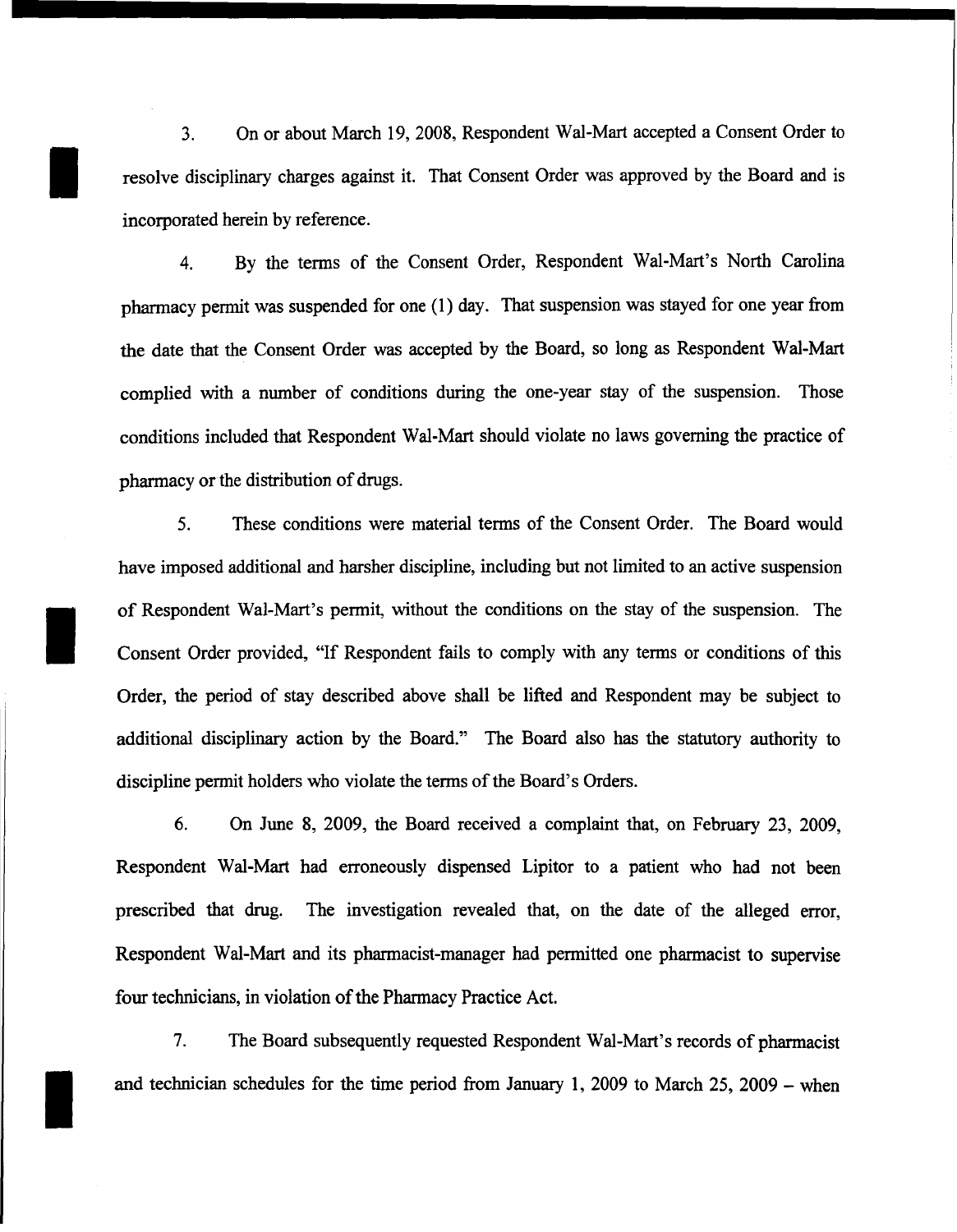Respondent Wal-Mart was operating under the one-year period during which its suspension was stayed. On forty-five (45) days during that period of less than three months, Respondent Wal-Mart and its pharmacist-manager permitted one pharmacist to supervise more than two technicians.

I

I

I

8. Respondent Wal-Mart had not requested, and the Board had not granted, any request to allow Respondent Wal-Mart's pharmacists to supervise more than two pharmacy technicians.

## **CONCLUSIONS OF LAW**

Based on the above findings, the Board concludes as a matter of law:

1. Respondent Wal-Mart violated N.C. Gen. Stat. §§ 90-85.15A(c).

2. Respondent Wal-Mart admits that the conduct in this matter constitutes sufficient grounds for disciplinary action on its permit under N.C. Gen. Stat. § 90-85.38(b).

Based upon the foregoing, and with the consent of the parties, IT IS THEREFORE ORDERED that the permit of Respondent Wal-Mart, Permit No. 7964, is hereby SUSPENDED for four (4) days. That suspension shall be served as follows:

1. The permit of Respondent Wal-Mart is hereby actively suspended for one (1) day, consisting of a normal working day upon which Respondent Wal-Mart's store is open and its pharmacy was otherwise scheduled to be open, to be served within ninety (90) days following the date that the Consent Order is entered by the Board.

> a. In advance of service of the suspension, Respondent Wal-Mart shall notify the Executive Director in writing of the day on which it will serve the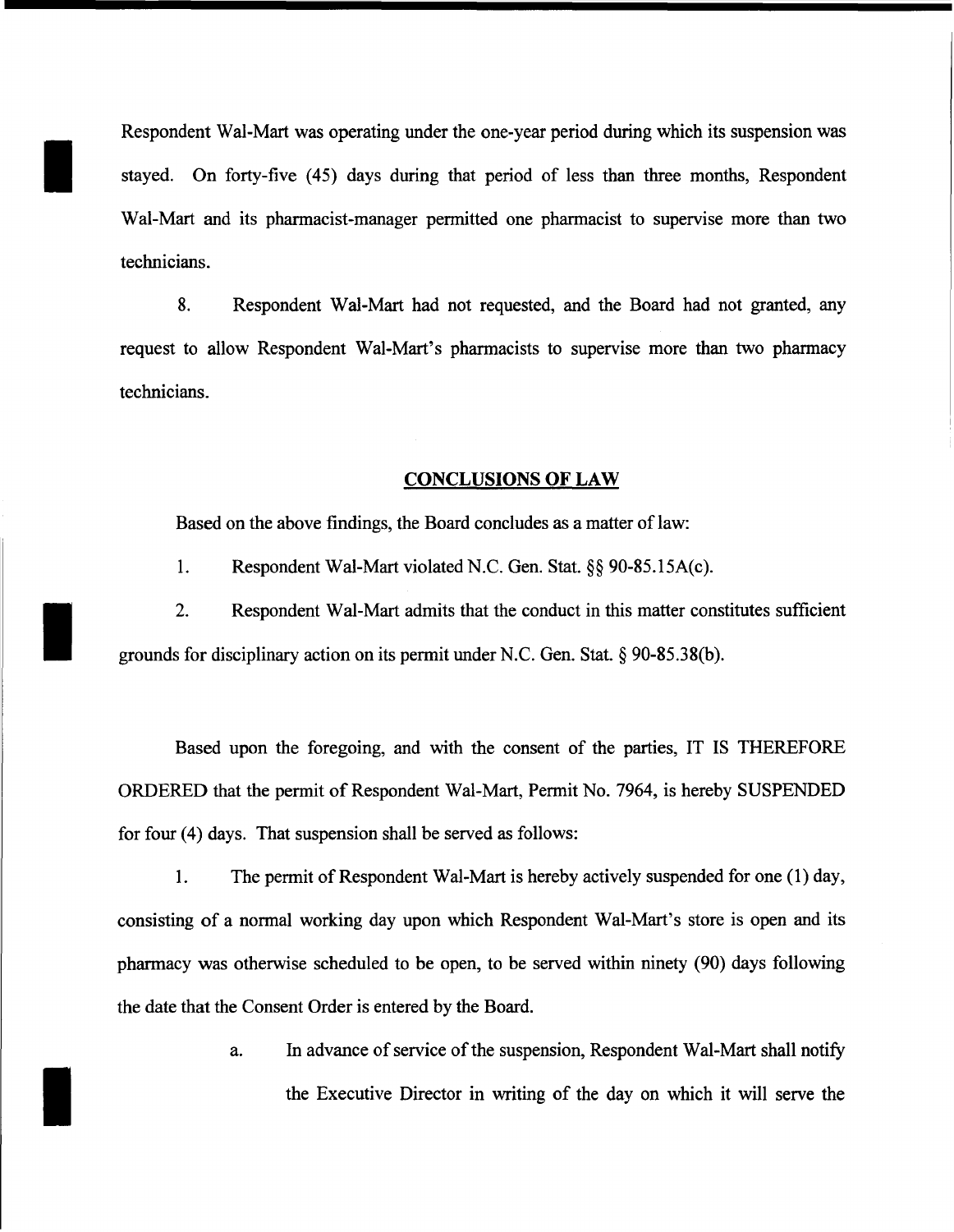suspension and shall return its permit to the Executive Director in advance of the suspension.

I

I

I

- b. During the term of its suspension, the pharmacy at Respondent Wal-Mart must be closed. During the term of its suspension, Respondent Wal-Mart may not dispense any prescription drugs (as defined in N.C. Gen. Stat.  $\S$  90-85.3(s)), devices (as defined in N.C. Gen. Stat.  $\S$  90-85.3(e)) or medical equipment (as defined in N.C. Gen. Stat.  $\S$  90-85.3(11)). During the term of its suspension, Respondent Wal-Mart may not provide any prescription drugs, devices or medical equipment to any person, even if the prescriptions were presented before the term of the suspension and/or the drugs were prepared, packaged and/or labeled before the term of the suspension.
- c. During the term of its suspension, the only person who may be present in the phannacy at Respondent Wal-Mart is either one pharmacist or one certified technician, who may be present solely to transfer prescriptions to other pharmacies pursuant to 21 N.C.A.C. 46 .1806. Prior to service of the suspension, Respondent Wal-Mart shall notify the Executive Director, in writing, of the person designated to be present in the pharmacy for the purposes of the transfers set forth in this subparagraph.
- d. During the term of its suspension, signs will be placed at the entrance to both the store and the pharmacy area of Respondent Wal-Mart, in a format in the discretion of the North Carolina Board of Pharmacy, informing the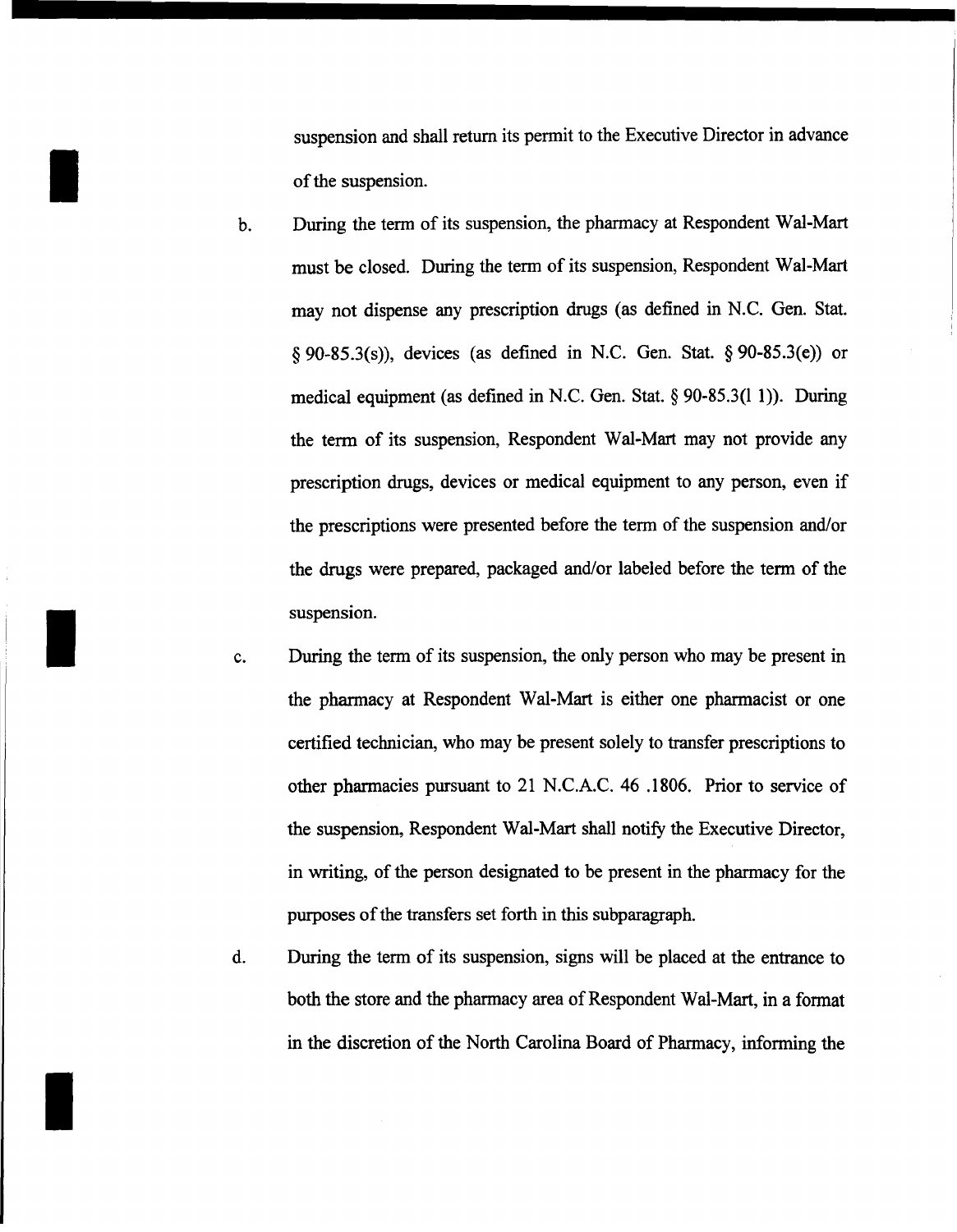public that the pharmacy is closed by order of the North Carolina Board of Pharmacy and informing the public of the dates of suspension.

- 2. The remaining three (3) days of the suspension are stayed for two (2) years from the date that the Consent Order is entered by the Board, upon the following conditions:
	- a. Respondent Wal-Mart shall violate no laws governing the practice of pharmacy or the distribution of drugs;
	- b. Respondent Wal-Mart shall violate no rules and regulations of the Board; and
	- c. Respondent Wal-Mart shall cooperate with the Board, its attorneys, investigators and other representatives in any investigation and compliance with the provisions of this Consent Order.

If, during such two (2) year period, Respondent Wal-Mart fails to comply with any terms<br>or conditions of this Order, the period of stay described above shall be lifted and Respondent or conditions of this Order, the period of stay described above shall be lifted and Respondent Wal-Mart may be subject to additional disciplinary action by the Board.

> *)V* This, the  $2\lambda^{\prime}$  day of September, 2010.

I

I

.~ ----- -- ... --- NORTH CAROLINA BOARD OF PHARMACY  $\bigg\langle$ /~  $B_v:$  when  $\ell$  $\frac{dy}{dx}$  -  $\frac{d^2y}{dx^2}$  ,  $\frac{dy}{dx}$  -  $\frac{dy}{dx}$ Executive Director